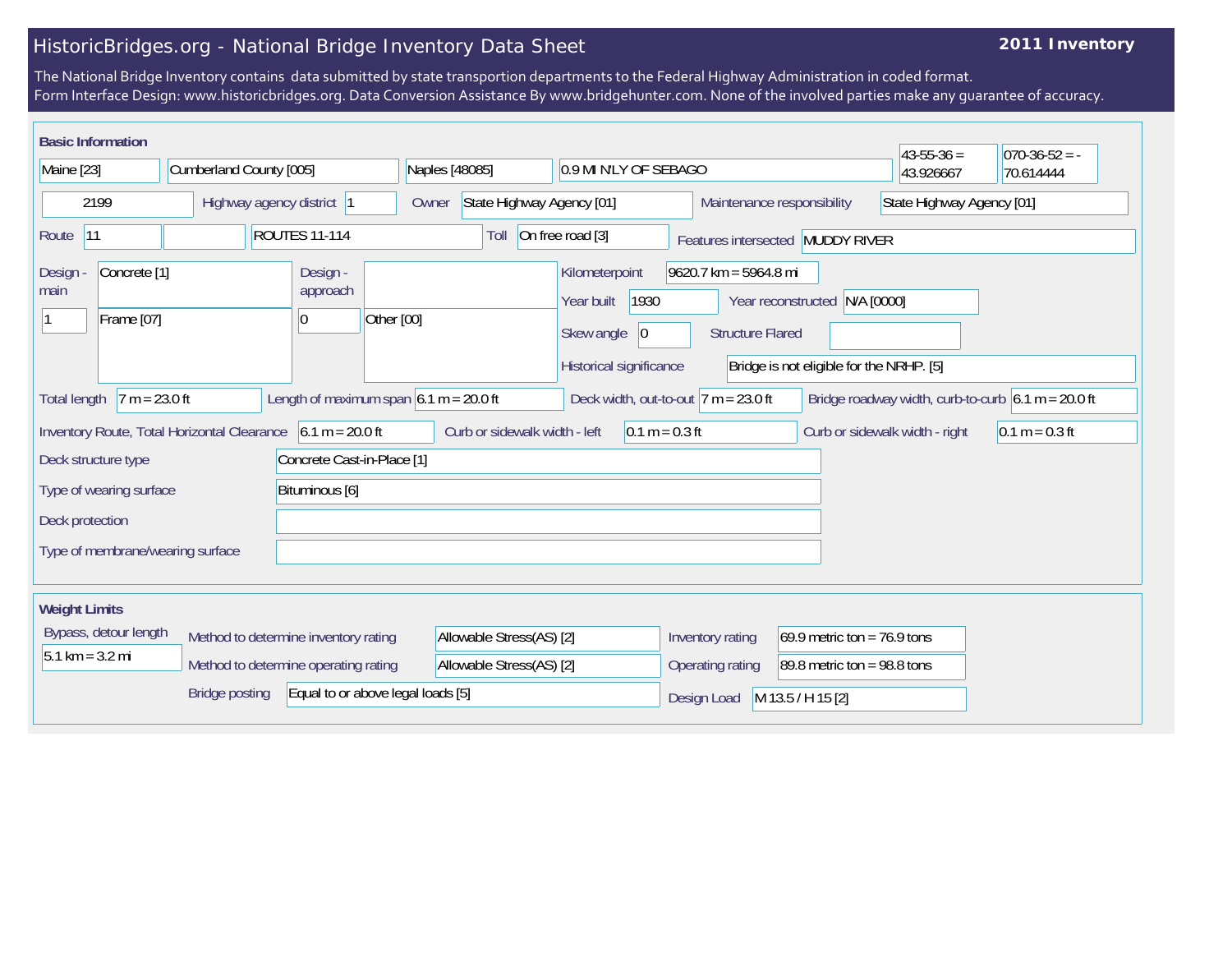| <b>Functional Details</b>                                                              |                                                                                         |  |  |  |  |  |
|----------------------------------------------------------------------------------------|-----------------------------------------------------------------------------------------|--|--|--|--|--|
| 1800<br>Average daily truck traffi 8<br>Average Daily Traffic                          | Year 2010<br>2700<br>2030<br>Future average daily traffic<br>%<br>Year                  |  |  |  |  |  |
| Major Collector (Rural) [07]<br>Road classification                                    | Approach roadway width<br>$7.3 m = 24.0 ft$<br>Lanes on structure 2                     |  |  |  |  |  |
| Type of service on bridge Highway [1]                                                  | Bridge median<br>Direction of traffic 2 - way traffic [2]                               |  |  |  |  |  |
| No parallel structure exists. [N]<br>Parallel structure designation                    |                                                                                         |  |  |  |  |  |
| Type of service under bridge<br>Waterway [5]                                           | Navigation control<br>Lanes under structure<br>$\overline{0}$                           |  |  |  |  |  |
| $0 = N/A$<br>Navigation vertical clearanc                                              | Navigation horizontal clearance $ 0 = N/A$                                              |  |  |  |  |  |
| Minimum navigation vertical clearance, vertical lift bridge $\vert$ 0 m = 0.0 ft       | Minimum vertical clearance over bridge roadway<br>$99.9 m = 327.8 ft$                   |  |  |  |  |  |
| Minimum lateral underclearance reference feature Feature not a highway or railroad [N] |                                                                                         |  |  |  |  |  |
| Minimum lateral underclearance on right $99.9 =$ Unlimited                             | Minimum lateral underclearance on left 99.9 = Unlimited                                 |  |  |  |  |  |
| Minimum Vertical Underclearance $ 0 = N/A$                                             | Minimum vertical underclearance reference feature Feature not a highway or railroad [N] |  |  |  |  |  |
| Appraisal ratings - underclearances N/A [N]                                            |                                                                                         |  |  |  |  |  |
|                                                                                        |                                                                                         |  |  |  |  |  |
| <b>Repair and Replacement Plans</b>                                                    |                                                                                         |  |  |  |  |  |
| Type of work to be performed                                                           | Work to be done by contract [1]<br>Work done by                                         |  |  |  |  |  |
| Widening of existing bridge with deck rehabilitation<br>or replacement. [34]           | 76000<br>8000<br>Bridge improvement cost<br>Roadway improvement cost                    |  |  |  |  |  |
|                                                                                        | $7 m = 23.0 ft$<br>Length of structure improvement<br>Total project cost<br>114000      |  |  |  |  |  |
|                                                                                        | 2004<br>Year of improvement cost estimate                                               |  |  |  |  |  |
|                                                                                        | Border bridge - state<br>Border bridge - percent responsibility of other state          |  |  |  |  |  |
|                                                                                        | Border bridge - structure number<br>n/a                                                 |  |  |  |  |  |